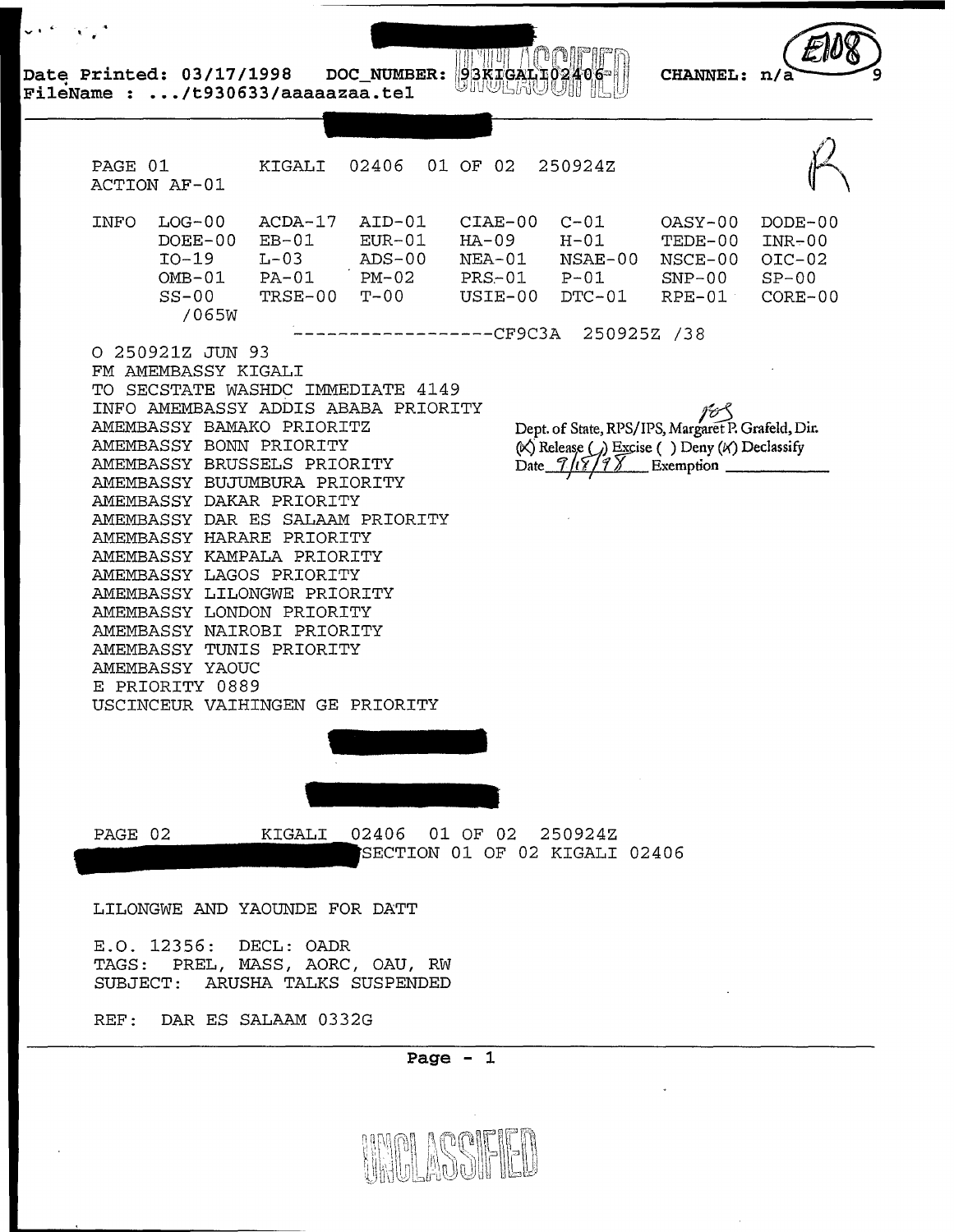**02406 CHANNEL: n/a** 

**Date Printed: 03/17/1998 FileName : .../t930633/aaaaazaa\tellenge@existeali02406**<br>FileName : .../t930633/aaaaazaa\tellenge@existealicen

> 1 . • SUMMARY: THE ARUSHA TALKS WERE SUSPENDED LATE JUNE 24 AFTER THE PARTIES FAILED TO AGREE ON A TANZANIAN PROPOSED COMPROMISE. RWANDAN FOREIGN MINISTER NGULINZIRA BLAMED THE RPF, THEN PRESIDENT HABYARIMANA AND THE POLITICAL CLIMATE IN KIGALI. HOWEVER, DISCUSSIONS MAY CONTINUE IN CAIRO. THE MDR HAS REAFFIRMED PRIME MINISTER DISMAS NSENGIYAREMYE AS ITS CHOICE FOR PRIME MINISTER IN THE NEXT GOVERNMENT, AND ASSERTS THE CABINET HAS NO RIGHT TO REJECT HIM. WHEN THE SUSPENSION BECOMES KNOWN IN KIGALI, THERE WILL BE FRIGHTENED PREDICTIONS OF NEW WARFARE, AND ANGRY MUTUAL ACCUSATIONS. ALREADY WE HAVE HEARD OF RPF TROOP MOVEMENTS AND MENACING ACTIVITY IN THE DMZ. I BELIEVE THE TANZANIAN COMPROMISE WAS A GOOD ONE, ACCEPTABLE IN KIGALI, AND MAY YET FORM THE BASIS FOR AN AGREEMENT. END SUMMARY.

## SUSPENSION IN ARUSHA

--------------------

 $\ddotsc$ 

ACCORDING TO DCM JOYCE LEADER IN ARUSHA,



PAGE 03 KIGALI 02406 01 OF 02 250924Z AFTER A FAILURE OF THE PARTIES TO AGREE ON COMPROMISE PROPOSALS, THE FACILITATOR SUSPENDED THE NEGOTIATIONS, TANZANIAN AND RWANDAN MINISTERS HEADED FOR CAIRO, AND IT WAS ANNOUNCED THAT FURTHER DISCUSSIONS WOULD TAKE PLACE DURING THE OAU SUMMIT.

3. (U) FOREIGN MINISTER NGULINZIRA PUBLICLY BLAMED THE RPF FOR FAILURE TO ACCEPT THE TANZANIAN COMPROMISE. RPF DELEGATE MAZIMPAXA DENIED THAT THE RPF HAD REJECTED THE PROPOSALS, INSISTING THAT FURTHER INSTRUCTIONS FROM RPF HEADQUARTERS WERE NECESSARY.

4. (U) ACCORDING TO RADIO RWANDA, THE COMPROMISE WOULD HAVE DIVIDED MILITARY LEADERSHIP POSITIONS DOWN TO THE BATTALION LEVEL AT A RATIO OF 55 PERCENT GOR AND 45 PERCENT RPF FOR THE 18 OFFICERS IMPLICATED, THAT IS, 10 POSITIONS FOR THE GOR, AND 8 FOR THE RPF. ON THE QUESTION OF THE TRANSITION PERIOD, THE GOVERNMENT WOULD BE FORMED WITHIN THE WEEK KLLLOWING 30 DAYS FOLLOWING SIGNATURE AND WOULD MEET



**9**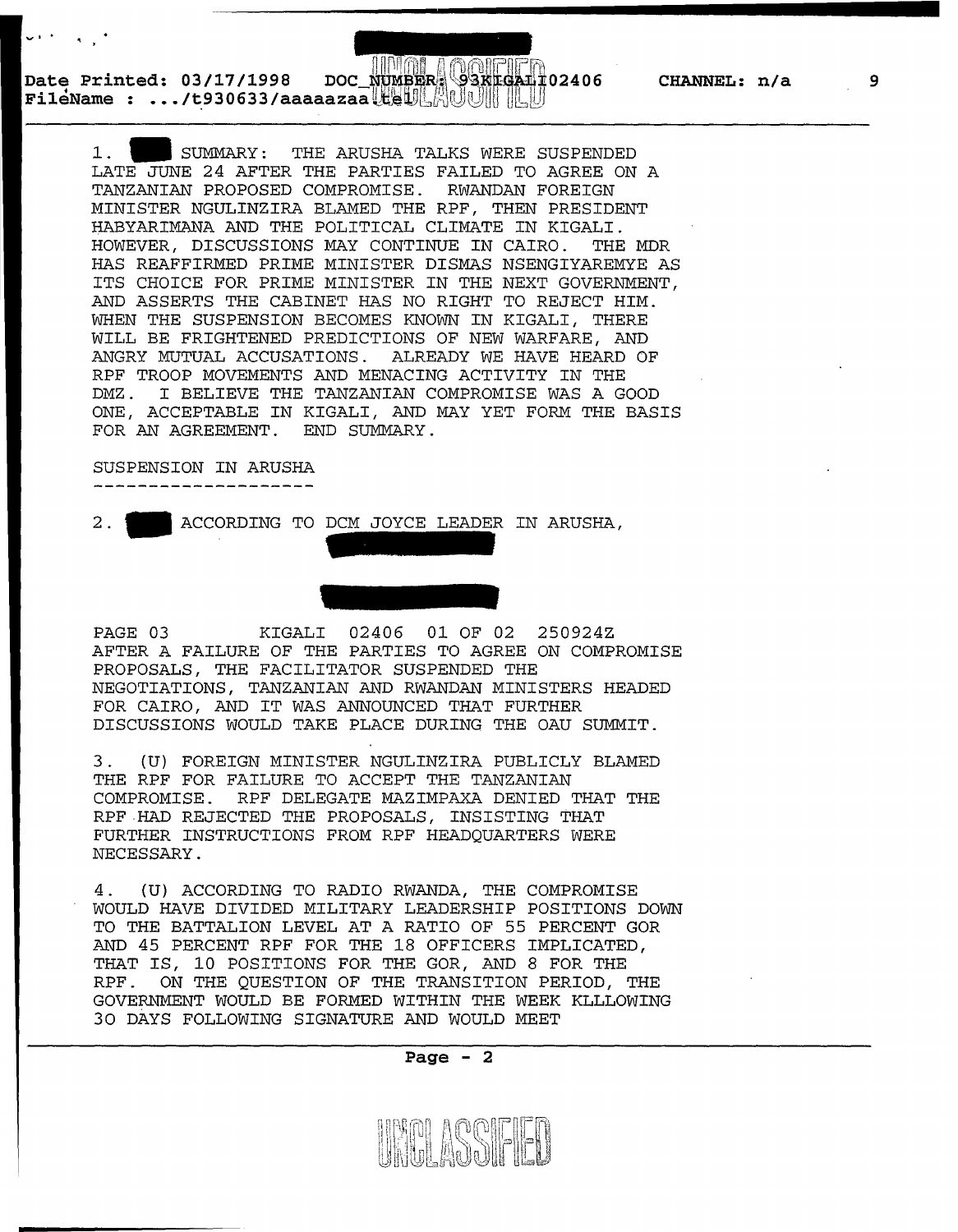...... .

Date Printed: 03/17/1998 DOC\_NUMBER: **BBKIGAIT02406 FileName : ... /t930633/aaaaazaa.tel** 



## **CHANNEL: n/a**

TEMPORARILY IN THE DEMILITARIZED ZONE UNTIL SECURITY CONDITIONS WERE ADEQUATE IN KIGALI.

INTERNAL POLITICS . \_ \_ \_ \_ \_ \_ \_ \_ \_ \_ \_ \_ \_ \_ \_ .

5. (U) AFTER PUBLICLY BLAMING THE RPF FOR THE SUSPENSION OF THE TALKS, THE FOREIGN MINISTER WENT ON TO ADD BLAME ALL AROUND. FIRST, HE ANNOUNCED THA THE TALKS BROKE DOWNSBECAUSE OF THE POLITICAL

PAGE 04 KIGALI 02406 01 OF 02 250924Z ATMOSPHERE IN KIGALI. HE WENT ON TO SAY THAT PART OF THWT TOTYPHECA ATIDUTRODUCTION OF THE QUESTION OF THE PRIME MINISTER INTO THE CABINET WHERE IT DID NOT BELONG. FINALLY, THE FOREIGN MINISTER BLAMED PRESIDECT HABZARIMANA FOR NOT GOING TO WRISHJ TO SOLVE THE REMAINING DIFFICULTIES WITH THE RPF PERSONALLY AS DESIRED BY PRESIDENT MWINYI. (COMMENT: IT APPEARS THAT NGULINZIRA WAS STILL UNDER THE IMPRESSION THAT THE TANZANIANS HAD ASKED HABYARIMAMA TO COME TO ARUSHA FOR THIS PURPOSE AS ADVOCATED BY AMBASSADOR MBEZI AND AMBASSADOR MPUNGWE, BUT NOT AUTHORIZED BY THE TANZANIAN GOVERNMENT. END COMMENT.)

NNNN PAGE 01 ACTION AF-01 INFO LOG-00 KIGALI 02406 02 OF 02 250930Z ACDA-17 AID-01 CIAE-00 C-01 OASY-00 DODE-00

**Page - 3** 



**9**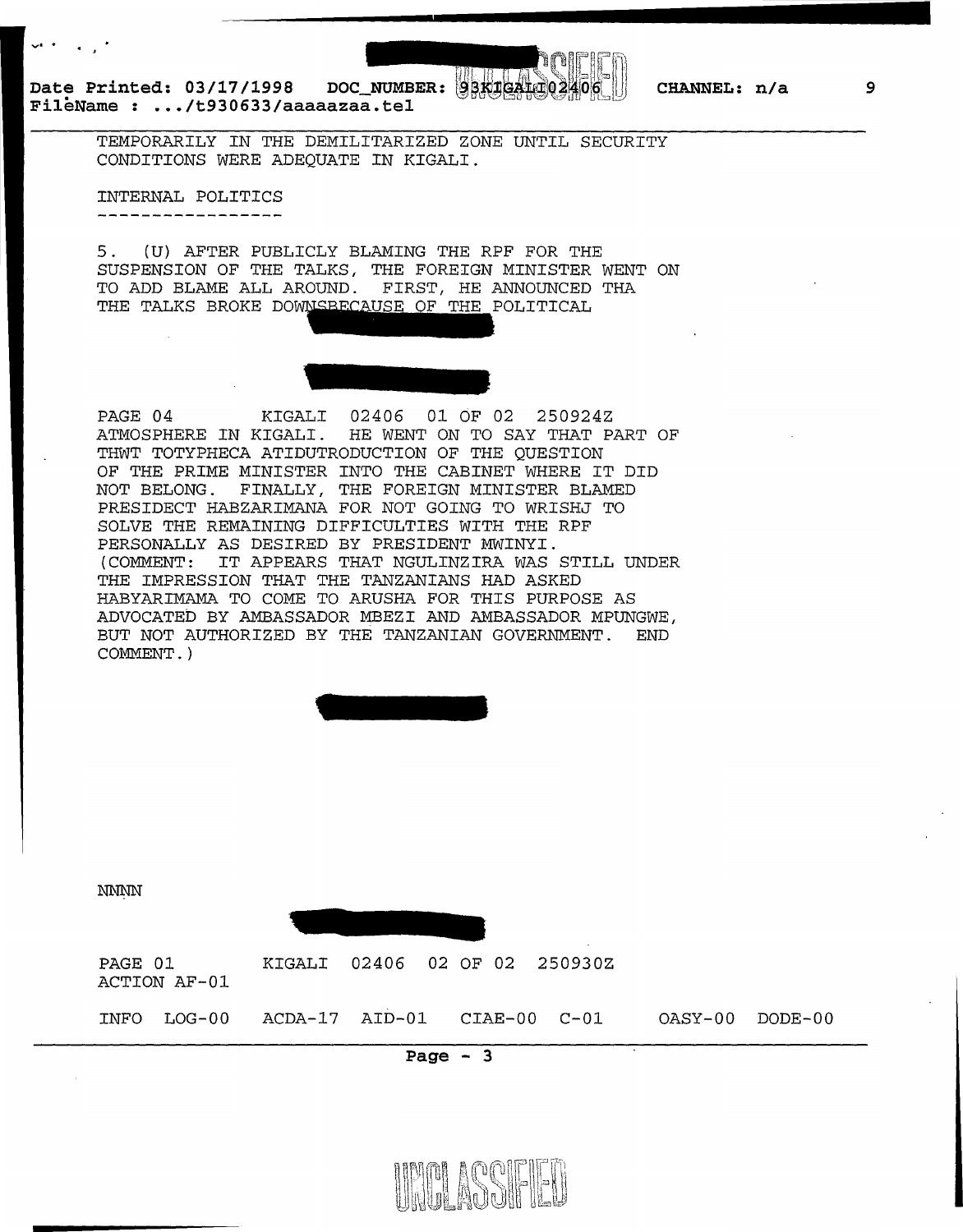Date Printed: 03/17/1998 DOC NUMBE<br>FileName : .../t930633/aaaaazaa.te<sup>1</sup>

|                                     | DOEE-00 | $EB-01$                  | EUR-01 | HA-09  | $H-01$ TEDE-00                              |                | $INR-00$ |
|-------------------------------------|---------|--------------------------|--------|--------|---------------------------------------------|----------------|----------|
|                                     | $IO-19$ | $L - 03$                 | ADS-00 | NEA-01 | NSAE-00 NSCE-00                             |                | $OIC-02$ |
|                                     |         | $OMB-01$ $PA-01$ $PM-02$ |        |        |                                             | ${\tt SNP-00}$ | $SP-00$  |
|                                     |         |                          |        |        | $SS-00$ $TRSE-00$ $T-00$ $USTE-00$ $DTC-01$ | RPE-01 CORE-00 |          |
|                                     | /065W   |                          |        |        |                                             |                |          |
|                                     |         |                          |        |        | ----------------CF9CCD 250930Z /38          |                |          |
| O 250921Z JUN 93                    |         |                          |        |        |                                             |                |          |
| FM AMEMBASSY KIGALI                 |         |                          |        |        |                                             |                |          |
| TO SECSTATE WASHDC IMMEDIATE 4150   |         |                          |        |        |                                             |                |          |
| INFO AMEMBASSY ADDIS ABABA PRIORITY |         |                          |        |        |                                             |                |          |
| AMEMBASSY BAMAKO PRIORITY           |         |                          |        |        |                                             |                |          |
| AMEMBASSY BONN PRIORITY             |         |                          |        |        |                                             |                |          |
| AMEMBASSY BRUSSELS PRIORITY         |         |                          |        |        |                                             |                |          |
| AMEMBASSY BUJUMBURA PRIORITY        |         |                          |        |        |                                             |                |          |
| AMEMBASSY DAKAR PRIORITY            |         |                          |        |        |                                             |                |          |
| AMEMBASSY DAR ES SALAAM PRIORITY    |         |                          |        |        |                                             |                |          |
| AMEMBASSY HARARE PRIORITY           |         |                          |        |        |                                             |                |          |
| AMEMBASSY KAMPALA PRIORITY          |         |                          |        |        |                                             |                |          |
| AMEMBASSY LAGOS PRIORITY            |         |                          |        |        |                                             |                |          |
| AMEMBASSY LILONGWE PRIORITY         |         |                          |        |        |                                             |                |          |
| AMEMBASSY LONDON PRIORITY           |         |                          |        |        |                                             |                |          |
| AMEMBASSY NAIROBI PRIORITY          |         |                          |        |        |                                             |                |          |
| AMEMBASSY TUNIS PRIORITY            |         |                          |        |        |                                             |                |          |
| AMEMBASSY YAOUNDE PRIORITY          |         |                          |        |        |                                             |                |          |
| USCINCEUR VAIHINGEN GE PRIORITY     |         |                          |        |        |                                             |                |          |
|                                     |         |                          |        |        |                                             |                |          |



PAGE 02

KIGALI

02406 02 OF 02 250930Z SECTION 02 OF 02 KIGALI 02406

LILONGWE AND YAOUNDE FOR DATT

E.O. 12356: DECL: OADR TAGS: PREL, MASS, AORC, OAU, RW SUBJECT: ARUSHA TALKS SUSPENDED

6. (U) MEANTIME, THE,MDR LEADERSHIP MET ALL DAY JUNE 24 CONCLUDING AT 1:00 AM JUNE 25. THEIR DECISION WAS TO REAFFIRM PRIME MINISTER DISMAS NSENGIYAREMYE AS THE MDR CANDIDATE FOR PRIME MINISTER IN THE NEW TRANSITION GOVERNMENT. THEY ASSERTED THAT THE GOVERNMENT IS ONLY ALLOWED TO TAKE NOTE OF THE MDR CHOICE, NOT TO APPROVE OR REJECT IT, AND, THEREFORE, THE CHOICE SHOULD BE COMMUNICATED TO THE RPF WITHOUT

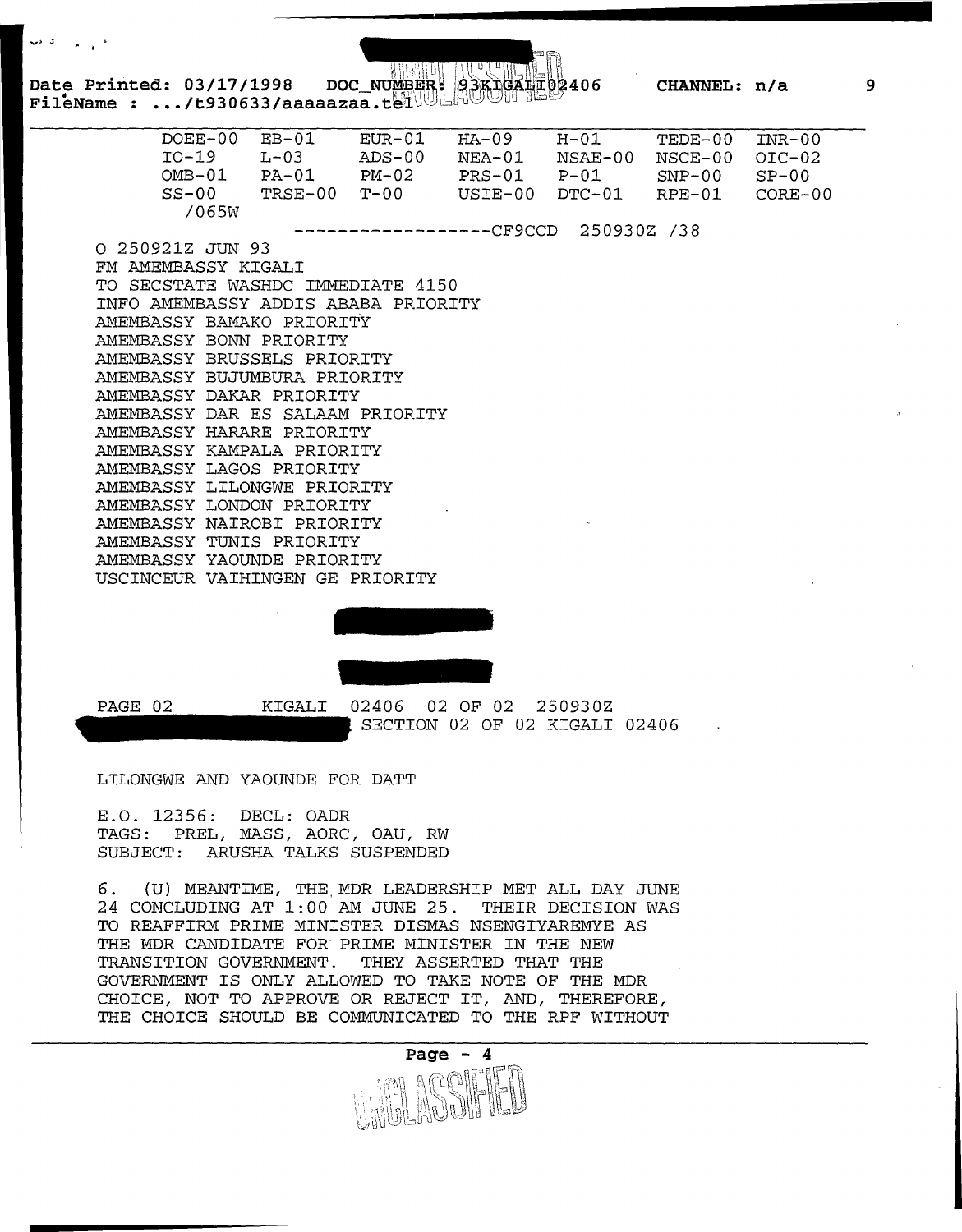\_\_\_\_\_\_\_\_\_\_\_\_\_\_\_\_\_\_\_\_\_\_ .......

Date Printed: 03/17/1998 DOC NUMBER 93KFGA<del>1</del>F02406 CHANNEL: n/a<br>FileName : .../t930633/aaaaazaa Leep MUUIIIIIU

 $\mathbf{v}^{(k)}$  and  $\mathbf{v}^{(k)}$  and  $\mathbf{v}^{(k)}$ 

 $\mathcal{L}^{\mathcal{L}}$ 

FURTHER ADO. THE MDR SOUGHT TO RESOLVE THE ISSUE IN A WAY TO PRESERVE PARTY UNITY, AND TOOK NO ACTION TO SANCTION PARTY PRESIDENT TWAGIRAMUNGU AS THREATENED.

7. **1111** IN CONVERSATIONS WITH DIRECTOR OF CABINET RUHIGIRA AND DEFENSE MINISTER GASANA, I GAINED A CLEAR IMPRESSION THAT THE CHALLENGE TO THE PRIME MINISTER IS NOT DRIVEN BY THE MRND, AS MOST PEOPLE ASSUME, BUT IS RATHER A RESULT OF PROBLEMS THAT THE PRIME MINISTER HAS HAD WITH HIS OWN COALITION PARTNERS IN THE PL AND PSD. GASANA SAID HE HOPED THAT THE PL AND PSD WOULD EXTRACT SOME CONCESSIONS FROM DISMAS SO THEY COULD GO FORWARD AND REAPPOINT HIM, ALTHOUGH HE ADMITTED THAT THE MRND MINISTERS HAD CONTINUING PROBLEMS IN WORKING WITH THE PRIME

PAGE 03 KIGALI 02406 02 OF 02 250930Z MINISTER BECAUSE OF HIS AUTOCRATIC STYLE.

8. COMMENT: U.S. OBSERVER LEADER WILL REPORT ADDITIONAL DETAILS ON THE SUSPENSION FROM ARUSHA AND DAR ES SALAAM. NEWS OF THE SUSPENSION HAS NOT YET HIT THE STREETS IN KIGALI, SO THERE IS NO IMMEDIATE REACTION. BUT IT IS PREDICTABLE THAT THERE WILL BE MAJOR CONCERN, WORRY AND ANXIETY IN KIGALI. ALREADY MANY HAVE EXPRESSED FEARS OF A RENEWED RPF ATTACK AS THE NEGOTIATIONS GROUND PAST THE JUNE 24 DEADLINE. LAST NIGHT BOTH THE CABINET DIRECTOR FOR THE PRESIDENCY AND THE MINISTER OF DEFENSE CALLED ME TO REPORT OMINOUS RPF TROOP CONCENTRATIONS IN THE RUHENGERI AREA, AND THE FLIGHT OF A NUMBER OF PERSONS FROM THE DEMILITARIZED ZONE AS A RESULT. THOUGH I AM ... REFLECTION OF RWANDAN NERVOUSNESS, I SUGGESTED THAT THEY SPEAK WITH NGULINZIRA IN ARUSHA AND URGE HIM TO TALK WITH THE RPF. I ALSO SUGGESTED THAT DCM LEADER FOLLOW UP WITH THE RPF IF THE DEFENSE MINISTER OR THE CABINET DIRECTOR TAKE THE ISSUE TO NGULINZIRA.

9. I **I BELIEVE THAT THE TANZANIAN PROPOSED** COMPROMISE WAS REASONABLE AND WOULD BE ACCEPTABLE IN KIGALI AS WELL AS TO THE GOR DELEGATION IN ARUSHA. I WILL ENCOURAGE GOVERNMENT LEADERS HERE TO MAKE THAT POINT WITH THE TANZANIANS AND TO REITERATE THEIR WILLINGNESS TO RETURN TO ARUSHA FOR A FINAL SESSION

**Page - 5**